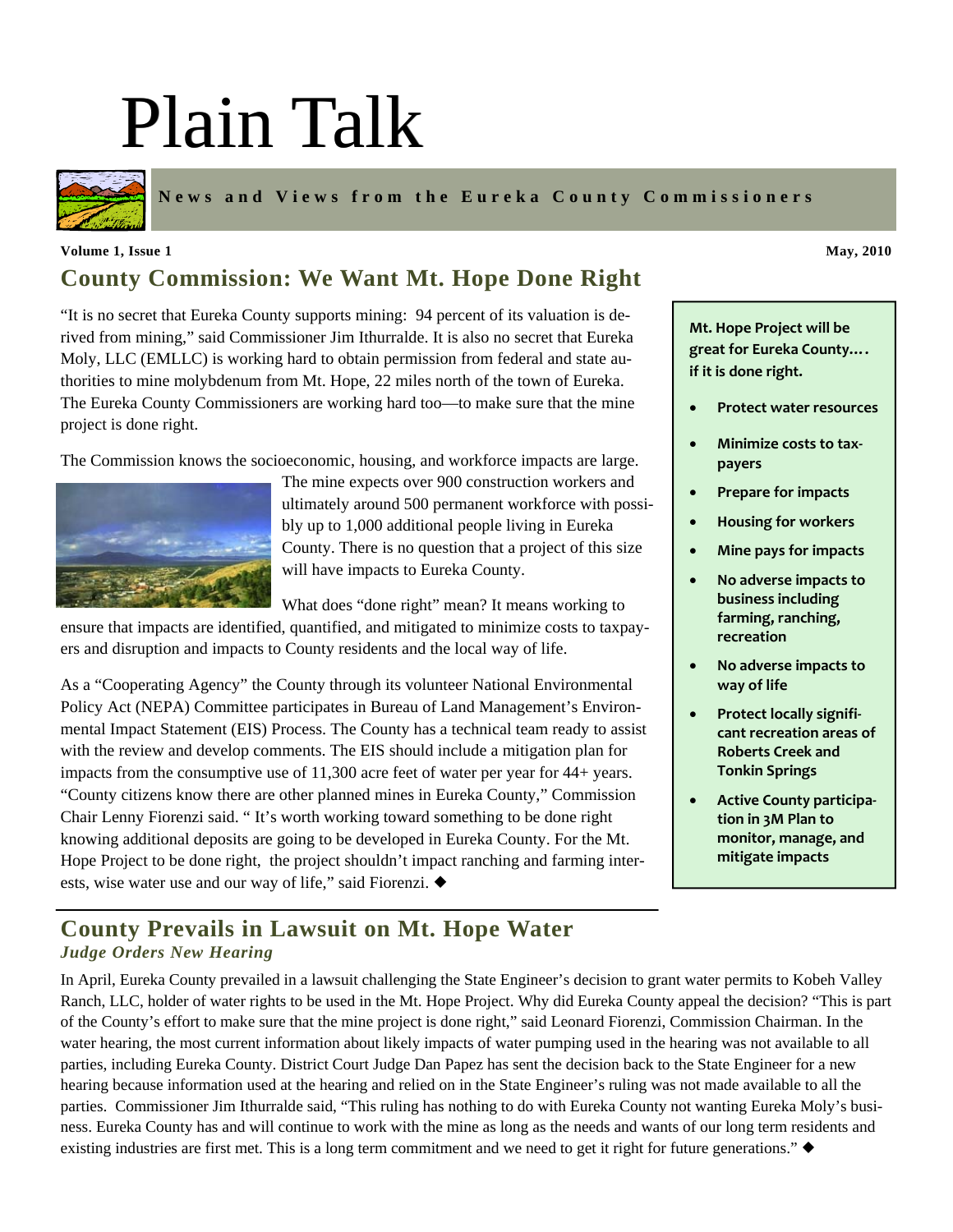## **Water is a primary concern for Eureka County**



Water impacts from the Mt. Hope Project are a key concern for the County. The mine is proposing to use 11,300 acre feet of water per year. None of it will be returned to the ground. Because the unprecedented Kobeh Valley pumping could have effects on Eureka's municipal water supply, domestic wells, and Diamond Valley farming, the County protested the mine's water applications.

The best way to make sure the project is done right is to let

the mine know that the County is concerned about water. And that's what happened during the State Engineer hearing, and the County's successful appeal. The County has an expert water modeler and hydrogeologist who review and comment on the mine's hydrology model in an effort to make sure it is as accurate as possible for the many years of the project's life. As an added step to understand and protect our water resources, the County continues to partner

with the USGS in studying the water resources of the Diamond Valley flow system. Water flow from Kobeh Valley and four other basins terminates in Diamond Valley.

The County is also working to protect traditional and historical recreational areas such as Roberts Creek and Tonkin Springs so that future generations can continue to enjoy the area.

Water remains a primary concern for the County.

# **County must be 3M partner for the long haul**

 $3 M =$ **Monitoring Management Mitigation For 44 + years** 

For over a year, the County has been encouraging the BLM and EMLLC to discuss the structure and process for a monitoring, management, and mitigation plan (3M Plan). The purpose of the plan is to establish the procedures and thresholds in case water pumping produces adverse impacts.

The County believes that if it is a full partner with the

BLM, the mine, the State Engineer, and other stakeholders in a 3M plan, it will be the most effective mechanism to manage and mitigate impacts from pumping in Kobeh Valley. "The NEPA Committee has been trying and is ready to sit down with the BLM and the mine to work together on a 3M plan that will work for everyone in Eureka County for the life of this project,"

said NEPA Committee chairman Jim Gallagher. "Water impacts of this project are only predicted. The real impacts will occur after pumping starts. This is why it is essential to have all stakeholders involved from the beginning and beyond so there is some confidence in the way the water is managed," Jake Tibbitts, Natural Resources Manager said.  $\blacklozenge$ 



#### **Minimize adverse impacts for businesses and current residents**

The Commissioners are monitoring the Mt. Hope Project and its possible negative impacts on the town of Eureka and surrounding area.

The existing housing shortage will become more acute unless more housing is developed. In addition, the Commission is working to ensure that the Mt. Hope Project will not adversely affect existing businesses and services.

"We are already at a point where parking is tight," said County Commission Chair Lenny Fiorenzi.

"We want to make sure that the downtown is able to serve current residents as well as newcomers."

Doing it right means working to minimize bad impacts to existing businesses and residents.  $\blacklozenge$ 

**Page 2**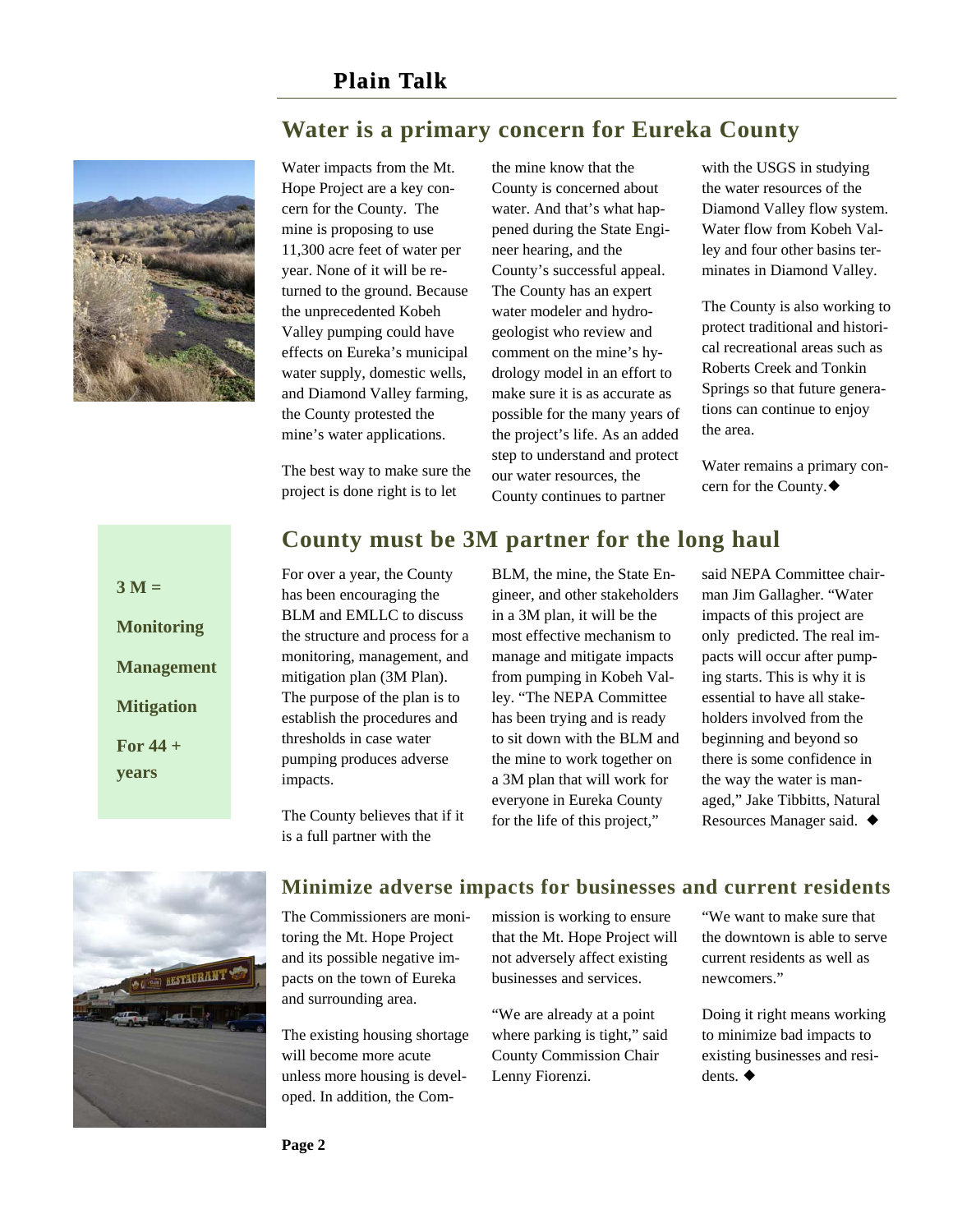#### **Eureka Moly stalls housing until BLM OKs Mining Permit**

Adequate and planned housing for mine construction workers is essential to ensure minimal impacts to southern Eureka County.

The Commissioners entered into a lease agreement with Eureka Moly LLC in 2008 to work together on the development of the County's property within the town site of Eureka to provide housing for construction workers and ultimately mine employees. The mine has not carried out the terms of the lease, and has not provided the County with a new schedule. Originally the housing sites would have been ready in 2009, so that construction workers would have housing immediately. As it stands now, the mine has indicated that it will not develop the housing property until after it receives a mining permit from BLM, which the

mine now expects in Summer, 2011.

"The need for worker housing in a project of this size is foreseeable and requires preparation and planning," said Ron Damele, the County's public works director. "It is unfortunate that the mine has not fully come to terms with the lack of adequate worker housing."  $\blacklozenge$ 



### **County prepares for detailed review of impacts in EIS**

The NEPA Committee is the County Commission's representative as a Cooperating Agency in the BLM's Environmental Impact Statement (EIS) process for the Mt. Hope Project. The NEPA Committee, supported by Natural Resource Manager Jake Tibbitts and EIS Coordinator Abby Johnson, has lined up an expert technical team to help in the review of the EIS.

The Administrative Draft, an internal document not for public review, is expected this summer. (As a Cooperating Agency, the County is bound by BLM to confidentiality until the public draft is released.) The County has specialists in the areas of water, socioeconomics, air quality, biology, and mine process, as well as experts in EIS law, ready to comment on the 800

page document and its many supporting reports. "As a Cooperating Agency, the County is able to review, comment, give direction and suggest alternatives on baseline information and impact analysis," said Abby Johnson. When the public draft EIS is issued, the BLM plans hearings in Eureka and Battle Mountain to receive the public's input on the project.  $\blacklozenge$ 

**The County has specialists in water, air quality, socioeconomics, biology, mining and EIS law to review the 800 page EIS.** 

#### **Mine should pay for adverse impacts**

The Commission believes that the cost of adverse impacts generated by the mine should be borne by the mine.

Representatives of the County and Eureka Moly (and parent company General Moly) have been meeting for over 3 years to discuss areas of potential agreement and concern. The County Commission is apprehensive that the startup impact costs will be significant

and believes the mine should pay for them.

"We want the project done right. The moly resource is in Eureka County, and with the mine's cooperation and support, this could be a successful project. But Eureka County needs assurance that the mine will bear the cost of impacts," said Commissioner Mike Page.

The influx of mine workers and secondary workers will put demands on utilities, emergency services, law enforcement, housing , and social services. The County also expects the landfill, water treatment facility, and municipal water supply will need to be expanded to serve the anticipated added population of 500 residents.  $\blacklozenge$